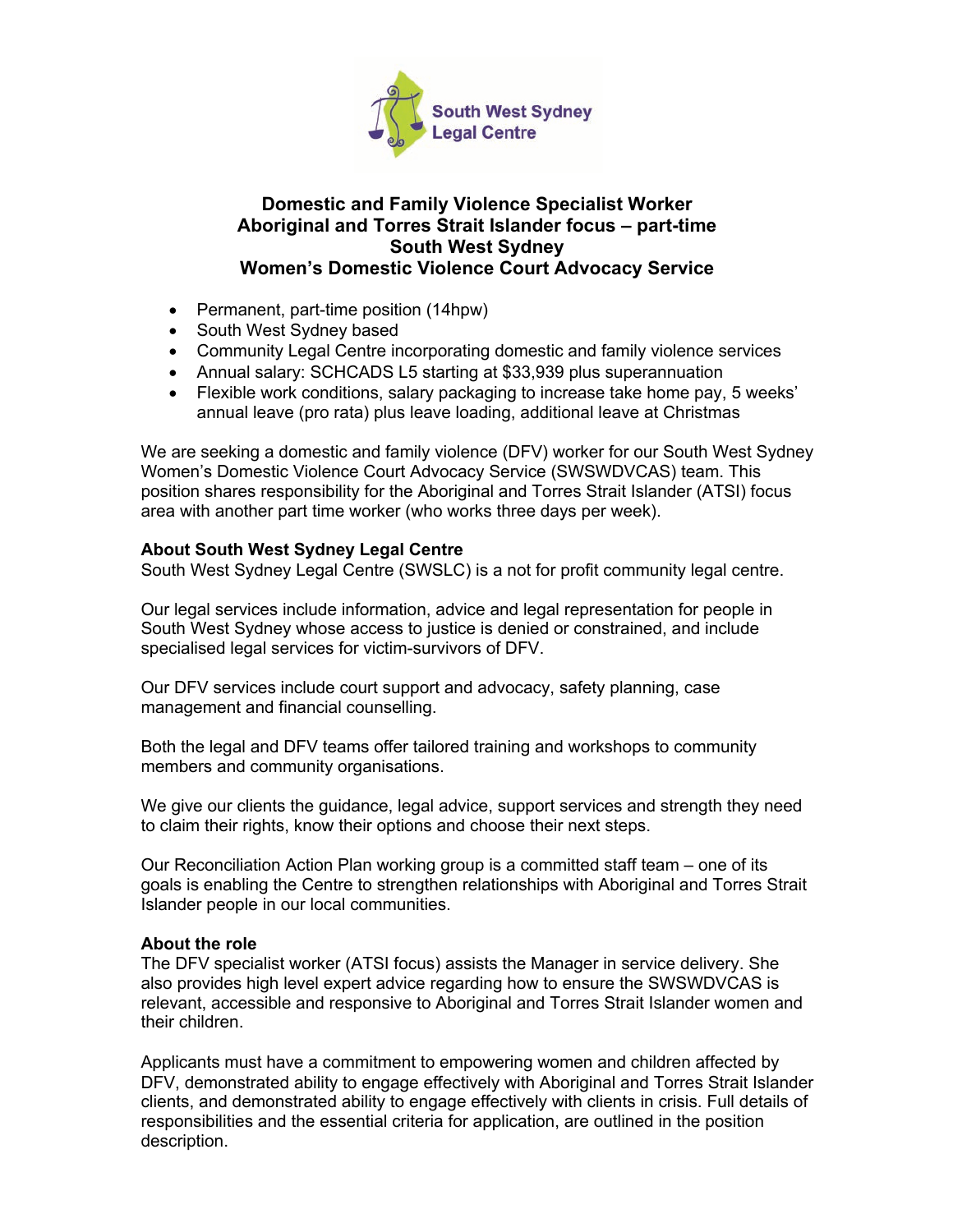Proficiency in a language other than English is desirable.

- **Closing Date:** Suitable applicants will be interviewed progressively. We know your time is valuable so please check with alison@swslc.org.au before applying, to ensure the position has not been filled.
- **Contact Person:** Enquiries about the role should be emailed to: Farah Assafiri, Manager SWS WDVCAS farah@swslc.org.au

*This position is open to female Aboriginal or Torres Strait Islander applicants only. SWSLC considers these requirements to be genuine occupational qualifications for this position under s. 31 of the Anti-Discrimination Act 1977 (NSW).*

The preferred applicant will be required to undergo a Working with Children Check and a National Police Records Check.

### **How to apply for this position:**

- 1. Visit our website https://swslc.org.au/contact/work-with-us/ for a copy of the position description, essential and desirable criteria and instructions on how to apply.
- 2. Send your covering letter, resume and a document detailing how your skills and experience meet the essential and desirable criteria to alison@swslc.org.au
- **3. Please address the essential criteria in full. Applications that do not address the essential criteria will not be considered.**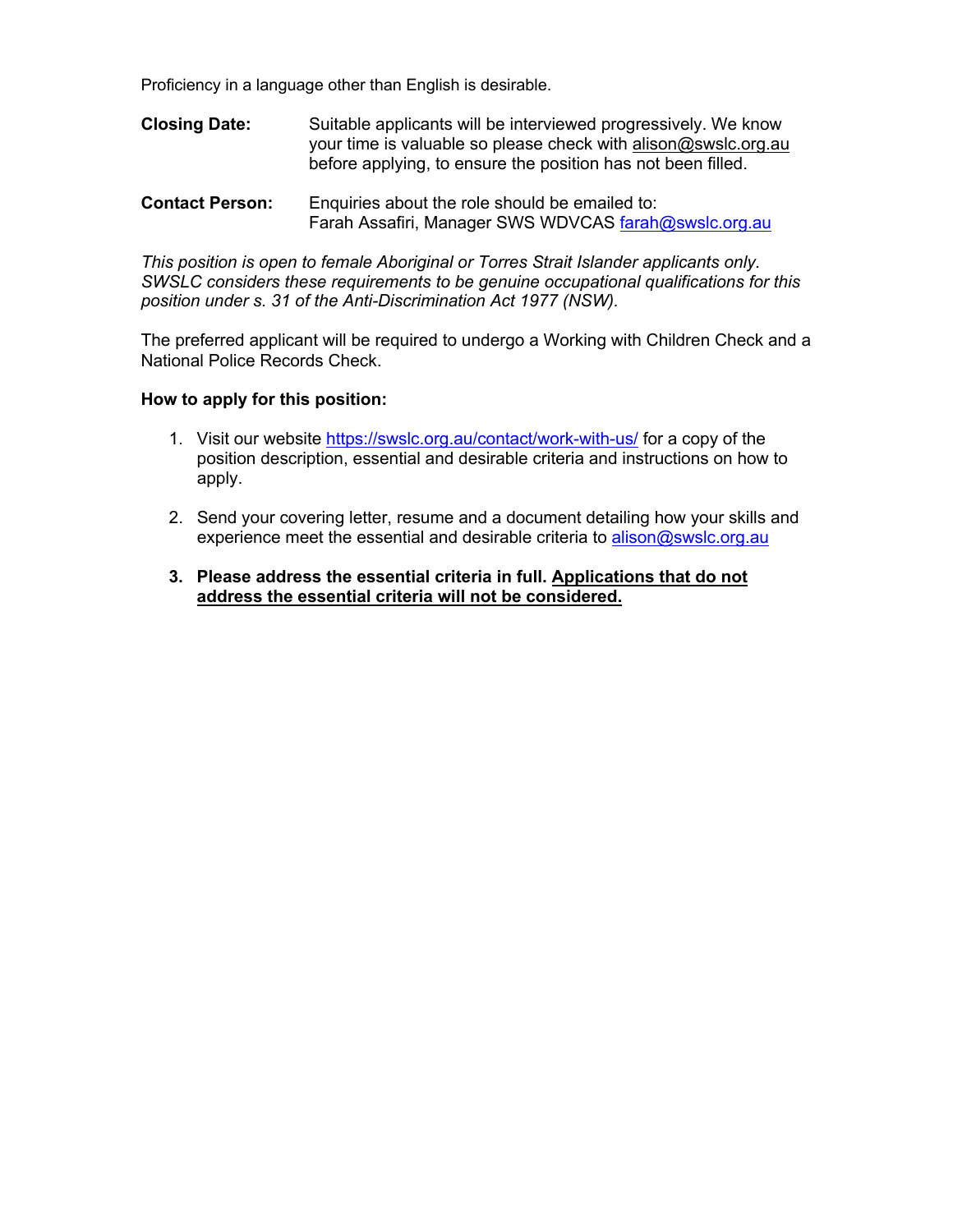

## **Domestic and Family Violence Specialist Worker Aboriginal and Torres Strait Islander focus**

## **SOUTH WEST SYDNEY WOMEN'S DOMESTIC VIOLENCE COURT ADVOCACY SERVICE (SWS WDVCAS)**

Dear Applicant,

Thank you for your interest in the Domestic and Family Violence Specialist Worker (Aboriginal and Torres Strait Islander focus) position. This package encloses the information you require to apply for the position.

## **Our Organisation**

South West Sydney Legal Centre (SWSLC) is a not for profit community legal centre.

Our legal services include information, advice and legal representation for people in South West Sydney whose access to justice is denied or constrained, and include specialised legal services for victim-survivors of domestic and family violence (DFV).

Our DFV services include court support and advocacy, safety planning, case management and financial counselling.

Both the legal and DFV teams offer tailored training and workshops to community members and community organisations.

We give our clients the guidance, legal advice, support services and strength they need to claim their rights, know their options and choose their next steps.

Our Reconciliation Action Plan working group is a committed staff team – one of its goals is enabling the Centre to strengthen relationships with Aboriginal and Torres Strait Islander people in our local communities.

### **Domestic and Family Violence Specialist Worker (ATSI focus) role**

We provide two Women's Domestic Violence Court Advocacy Services: the South West Sydney WDVCAS and the Sydney WDVCAS.

We are seeking a second part-time DFV Specialist Worker (ATSI focus) for the South West Sydney WDVCAS to join our dynamic and friendly team; you will work collaboratively with all team members to provide WDVCAS support to clients.

Applicants must have a commitment to empowering women and children affected by DFV, demonstrated ability to engage effectively with Aboriginal and Torres Strait Islander clients, and demonstrated ability to engage effectively with clients in crisis

Proficiency in a language other than English is desirable.

This position is open to female Aboriginal or Torres Strait Islander applicants only. SWSLC considers these requirements to be genuine occupational qualifications for this position under s.31 of the Anti-Discrimination Act 1977 (NSW).

The preferred applicant will be required to undergo a Working with Children Check and a National Criminal Records Check.

Please see the **position description** and the **essential and desirable criteria** further down in this document.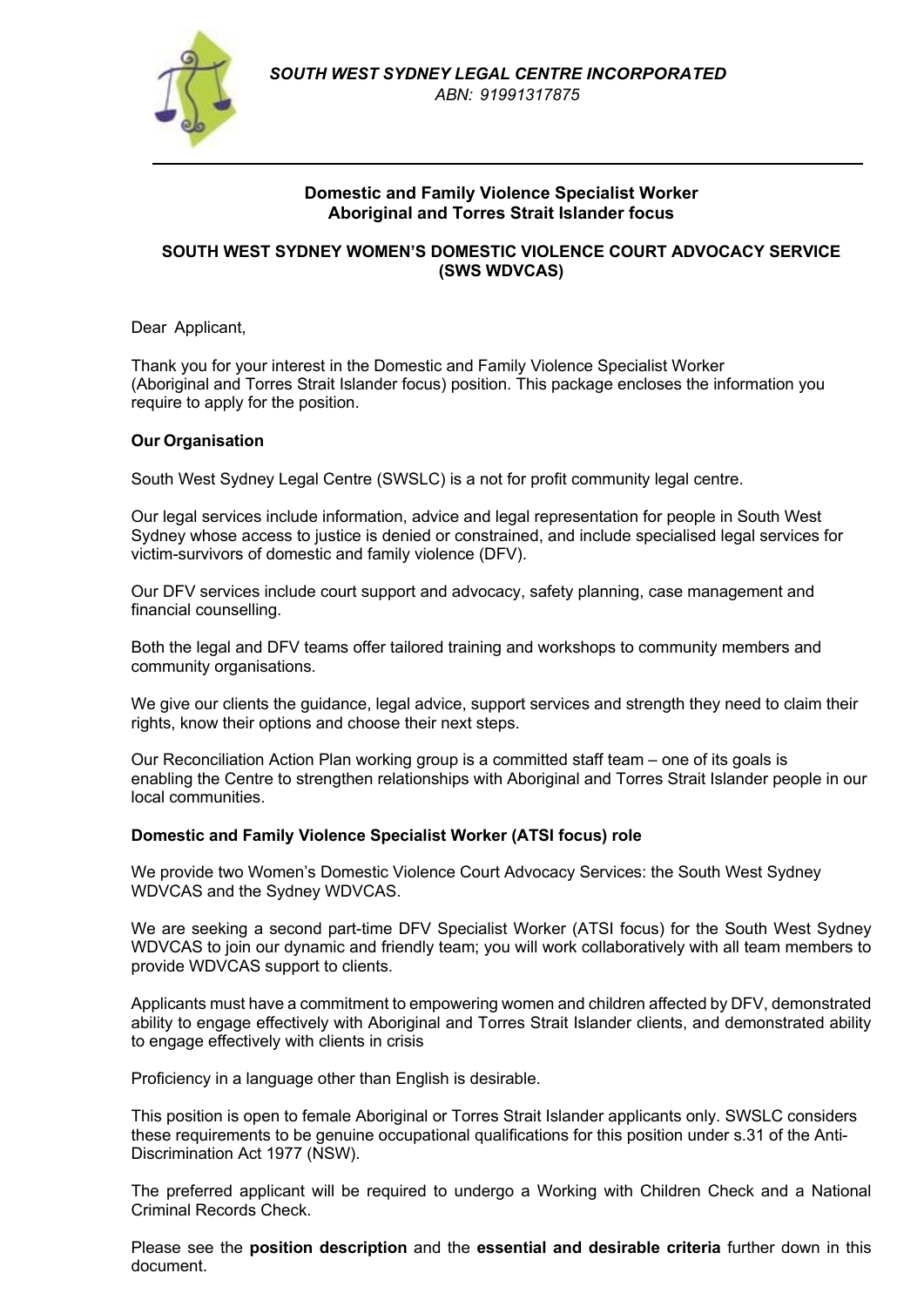## **HOW TO APPLY**

- 1. Read the Position Description and Essential and Desirable Criteria below.
- 2. Your application should include a covering letter, a resume and an additional document addressing the Essential and Desirable criteria.

The covering letter needs to state:

- The position you are applying for;
- Your current contact details; and

Your resume should detail:

- your employment history including dates and a brief statement of duties for previous roles; and
- your education history.

Your additional document should clearly explain:

- how your skills and experience meet each listed criteria;
- Applications that do not address **ALL of the Essential Criteria** will not be considered.

You should also ensure you are able to later provide contact details for two professional referees (at least one current or previous line manager).

### 3. **Please send written applications to** alison@swslc.org.au

**CLOSING DATE:** Suitable applicants will be interviewed progressively. We know your time is valuable so please check with alison@swslc.org.au before applying, to ensure the position has not been filled.

### **CONTACT PERSON:** Enquiries related to the role should be emailed to:

**SWS WDVCAS Manager -** Farah Assafiri farah@swslc.org.au

Yours sincerely,

Farah Assafiri Manager SWS WDVCAS

Liverpool NSW BC 1871 Liverpool NSW 2170

P.O Box 1042 Level 1/98-100 Moore Street Ph: (02) 9601 7777 E-mail: info@swslc.org.au Fax: (02) 9600 6244 Website: www.swslc.org.au

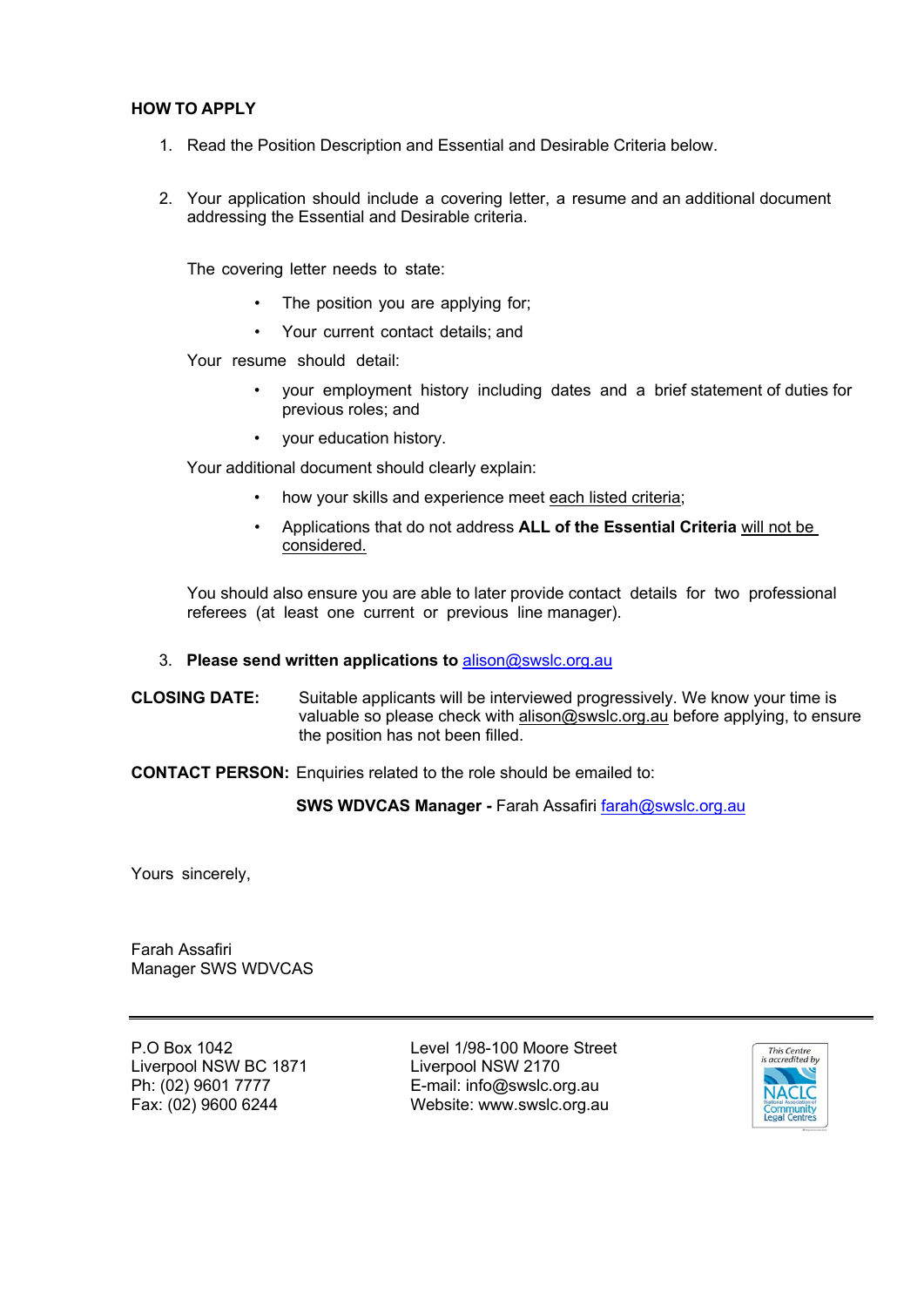## **ESSENTIAL AND DESIRABLE CRITERIA**

#### **Essential Criteria**

- Understanding of domestic and family violence, its complexities and consequences, particularly as they affect Aboriginal women, and children and sensitivity to their needs;
- Knowledge and understanding of the criminal justice response to domestic and family violence including ADVO applications and criminal prosecutions and related legal matters such as family law, care and protection, migration and victim's compensation issues;
- Knowledge and understanding of Legal Aid NSW policies in relation to grants of legal aid for people in domestic and family violence matters;
- Knowledge, understanding and ability to engage with local Aboriginal communities;
- Ability to develop positive working relationship with Local Aboriginal communities;
- Ability to deliver services in accordance with the SWSWDVCAS Service Agreement, WDVCAP Principles;
- Excellent communication skills, particularly in negotiation, advocacy and conflict resolution, excellent networking skills;
- Knowledge of and an ability to work effectively with an interpreter service;
- Excellent organisational and administrative skills;
- Good computer literacy ability to use word processing software including Outlook, Word, Excel and databases;
- Current driver's license, comprehensively insured vehicle and capacity to use your own vehicle for work purposes; and
- You must be an Aboriginal or Torres Strait Islander woman to apply for this position.

#### Desirable Criteria

- Proficiency in a language other than English;
- Direct experience working in the legal system and courts; and
- Local knowledge of the South West Sydney area and its community service's network, in particular, the service network for Aboriginal and Torres Strait Islander women and their children.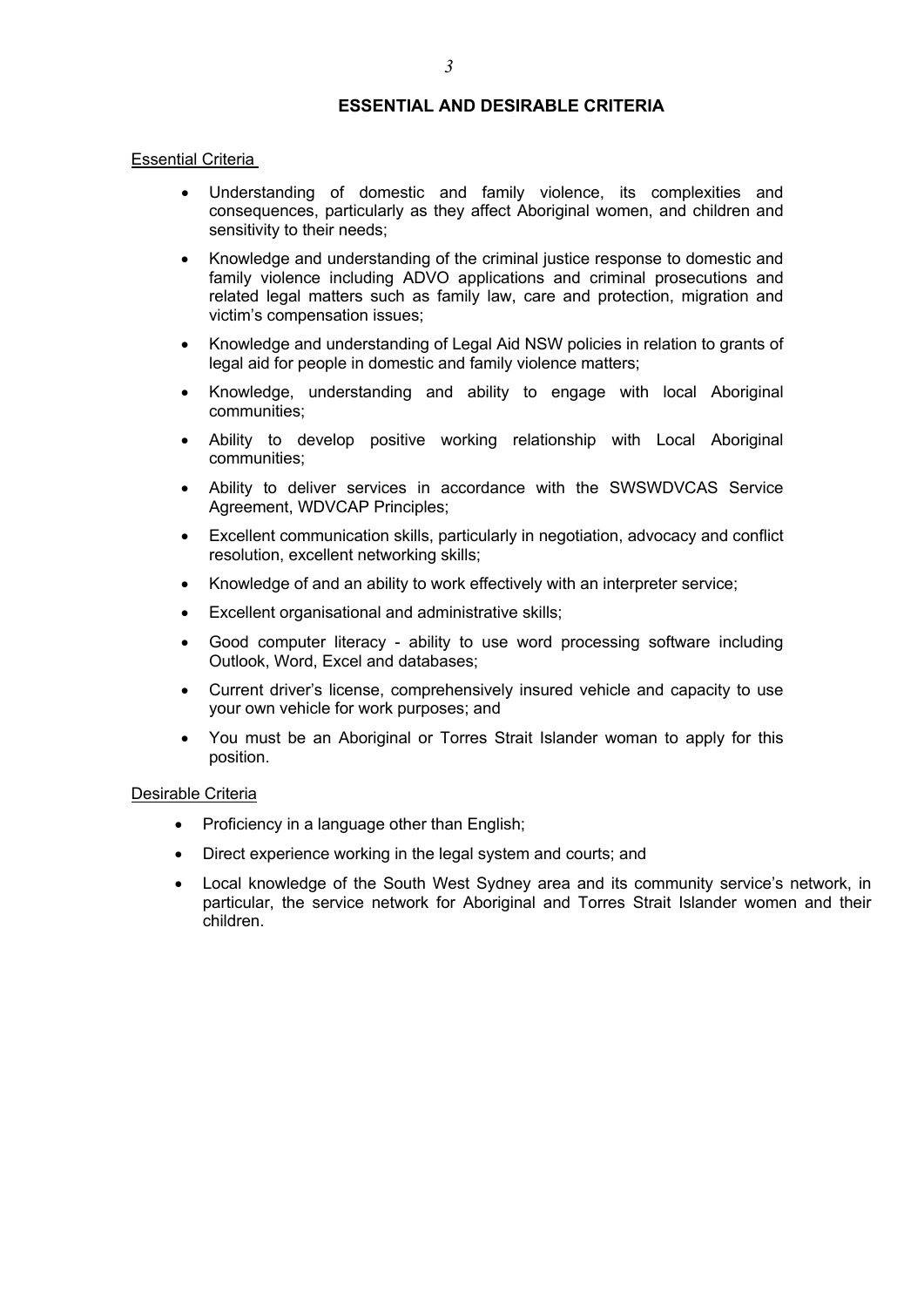## **POSITION DESCRIPTION**

| <b>Position:</b> | Domestic and Family Violence (DFV) Specialist worker (ATSI Focus) |
|------------------|-------------------------------------------------------------------|
| Accountable:     | Manager, SWSWDVCAS                                                |
| Location:        | Smithfield, Liverpool, Bankstown SWSLC Offices and local courts   |
| Updated:         | April 2022                                                        |

#### **Summary of Duties**

The Domestic and Family Violence (DFV) Specialist worker (ATSI Focus) assists the Manager in service delivery. The DFV Specialist Worker (ATSI Focus) provides high level expert advice regarding how to ensure the SWSWDVCAS is relevant, accessible and responsive to Aboriginal and Torres Strait Islander women and their children.

#### **Responsibilities of this role**

The work of the DFV Specialist Worker (ATSI Focus) includes, but is not limited to, the following duties:

- Accepting electronic referrals from the Central Referral Point (CRP) and non-electronic referrals direct from government agencies and non-government services;
- Contacting clients referred to the SWSWDVCAS in a timely manner, conducting a threat assessment to ascertain their current risk status and undertaking safety planning to address immediate safety needs;
- Liaising with the Safety Action Meeting (SAM) Coordinator to ensure that clients that are identified and assessed "at serious threat" are placed on the agenda of the next SAM when necessary;
- Providing relevant information and making warm referrals to a range of service providers to assist clients with their ongoing needs;
- Liaising with clients in relation to Safety Action Plans developed at SAMs and/or support provided, or arranged, by the SWSWDVCAS;
- Attending court on AVO list days and other days as required and where time allows, in particular mentions, hearings, prosecutor hearing clinics etc to provide information, assistance, referrals and court advocacy for SWSWDVCAS clients, and in particular Aboriginal and Torres Strait Islander women and children as directed by the SWSWDVCAS Manager/Assistant Manager;
- Ensuring the safety of SWSWDVCAS clients at court by advocating on their behalf with court staff and Sheriff Officers to assist them into and out of court. Obtaining copies of orders and other notices from the court staff on behalf of SWSWDVCAS clients, as required;
- Developing and maintaining strong working relationships with key WDVCAS partners including the NSW Police Force, local courts, legal representatives and referral agencies, to facilitate client access to those agencies and services;
- Ensuring women have access to appropriate legal representation for Apprehended Domestic Violence Order (ADVO) matters as required i.e. private ADVO applications, and in particular Aboriginal and Torres Strait Islander women and children;
- Assisting the SAM Coordinator to develop and administer policies, systems and processes for the effective operation of the SWSWDVCAS SAMs;
- Providing high level advice to the SWSWDVCAS Manager to develop and implement strategies aimed at making SWSWDVCAS services relevant, accessible and responsive to the needs of Aboriginal and Torres Strait Islander women and children;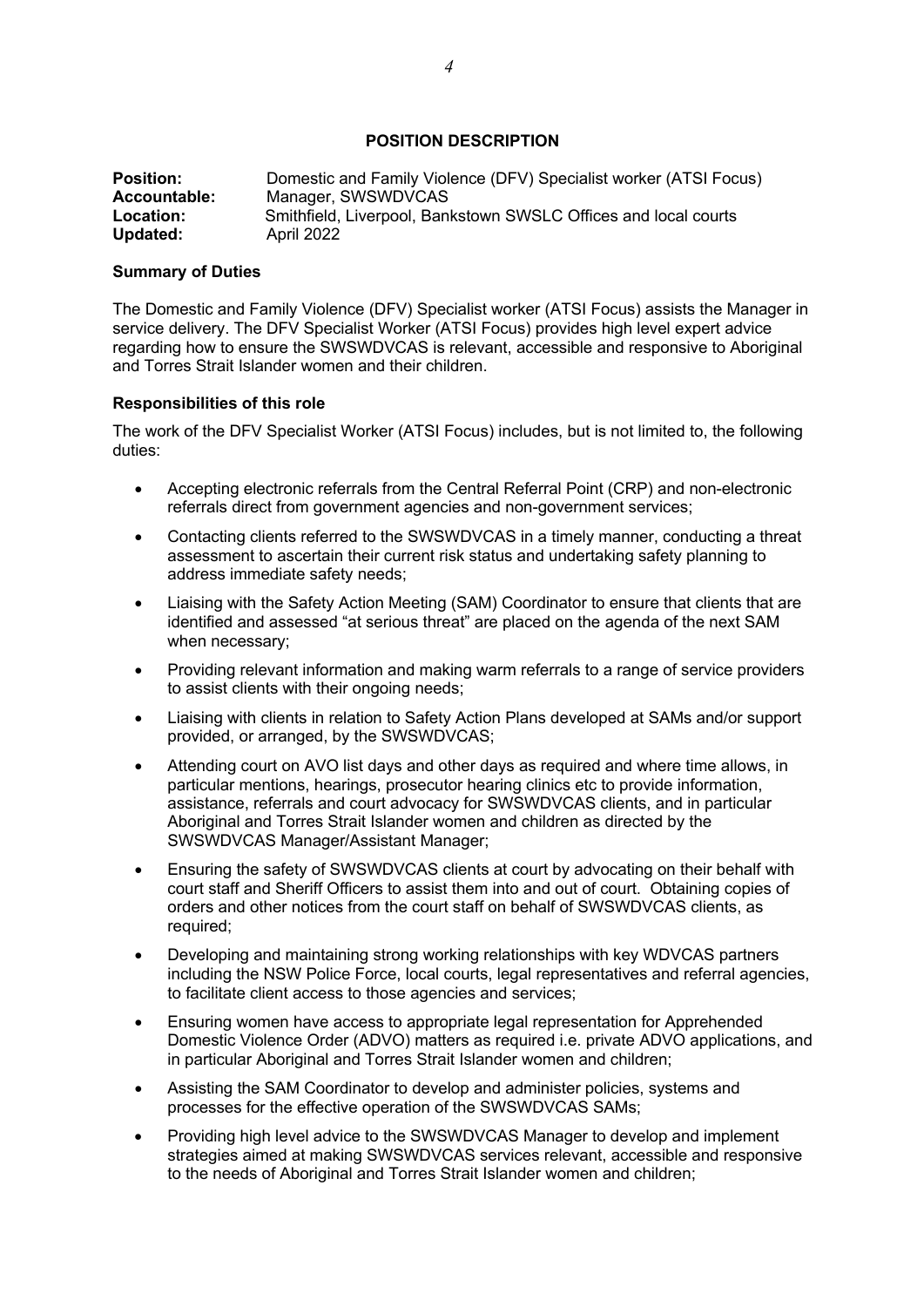- In liaison with the SWSWDVCAS Manager, developing solid working relationships and referral networks with local services that respond to the particular needs of Aboriginal and Torres Strait Islander women and children, for example attending Aboriginal Health services, Aboriginal community justice groups and/or NSW police force Aboriginal consultative committee meetings;
- In liaison with the SWSWDVCAS Manager, developing links with local Aboriginal communities to promote the services of the SWSWDVCAS and encourage women to use the services of the WDVCAS, for example by facilitating women's groups;
- Participating in NAIDOC week, Sorry Day, Reconciliation Celebrations, Survival Day (Australia Day) and other local Aboriginal community activities and initiatives which help promote the services of SWSWDVCAS, subject to workload and resources of the SWSWDVCAS, as directed by the Manager;
- You are encouraged to, and may choose to participate in our Reconciliation Action Plan working group
- Providing feedback and advice to the SWSWDVCAS Manager about local issues affecting Aboriginal and Torres Strait Islander clients and access to SWSWDVCAS services and legal processes:
- Adhering to SWSLC & WDVCAP principles, policies and standards in undertaking the work, in particular those relating to client confidentiality and privacy, referrals to and from the SWSWDVCAS, client and worker safety, staff professionalism, child protection notifications and follow-up assistance;
- Complying with the SAM manual and the Domestic Violence Information Sharing Protocol;
- Fulfilling reporting requirements for the WDVCAP database and the CRP in line with the WDVCAP Service Agreement, the WDVCAP Policy and Procedure manual and SAM manual;
- Collecting data for the WDVCAP database and any other information, as directed by the SWSWDVCAS Manager/Assistant Manager;
- Undertaking all necessary training as outlined in the WDVCAS service agreement and the WDVCAP Policy and procedure manual; and
- Other duties consistent with the role that may from time to time be required as directed by the SWSWDVCAS Manager.

## **General**

- Undertaking your own word-processing as well as clerical and administrative duties for your role;
- Attending and actively participating in team and staff meetings;
- Contributing to the policy development, planning and organisational processes of SWSWDVCAS;
- Cooperating with other members of staff in the provision of effective services in accordance with the SWSWDVCAS's aims and objectives;
- Actively participating in and contributing to the promotional activities of SWSWDVCAS;
- Adhering to and working within codes of practice relevant to your role and position in the community and community sector;
- Undertaking training to develop and maintain skills and qualifications necessary to effectively fulfil your position;
- Maintaining an up to date working knowledge of the law and practice and procedure relevant to the position;